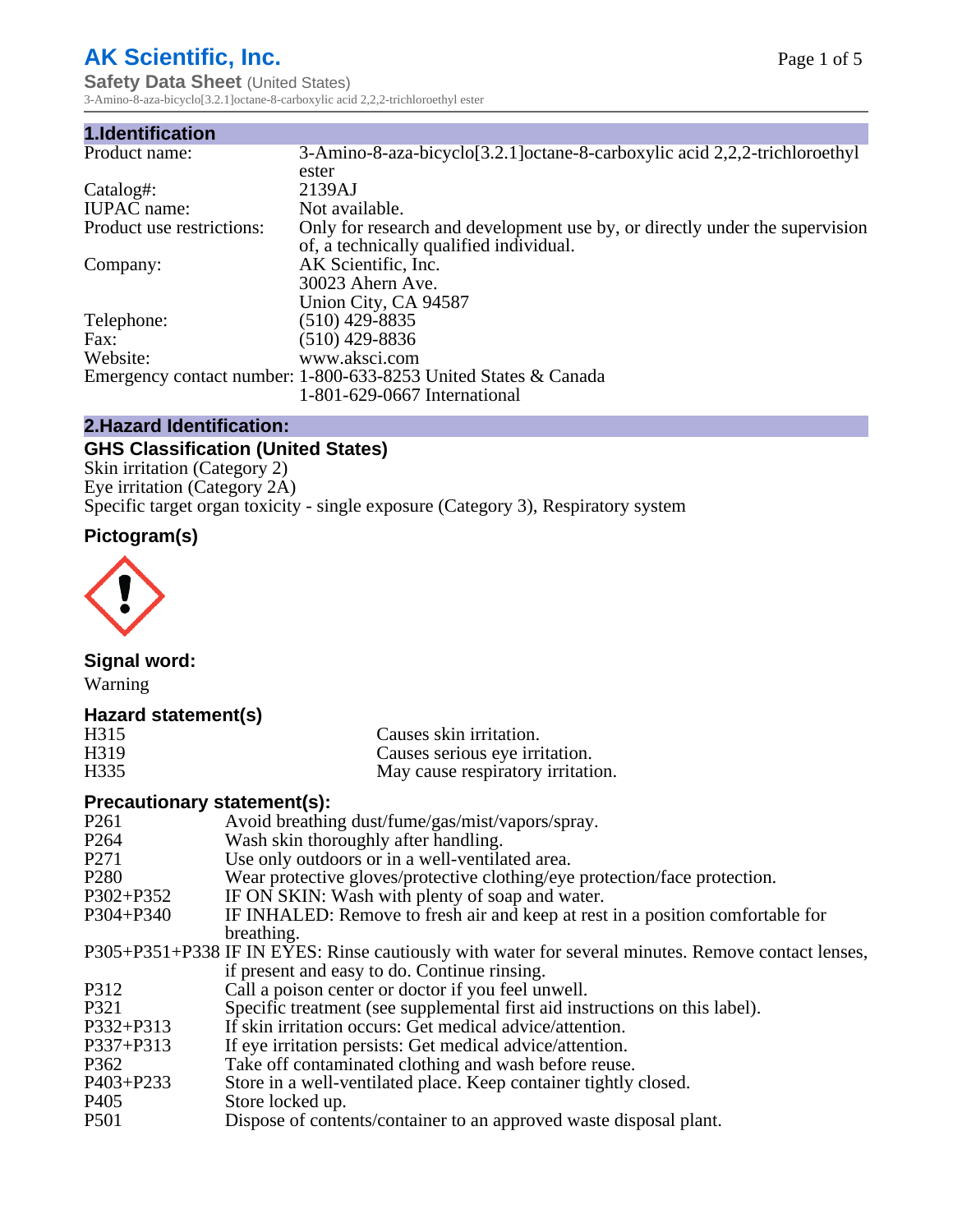## **Hazards not otherwise classified (HNOC) or not covered by GHS:**

None

| 3. Composition/Information on Ingredients |                |
|-------------------------------------------|----------------|
| Synonyms:                                 | Not available. |
| $CAS#$ :                                  | Not available. |
| Purity:                                   | 95%            |
| EC:                                       | Not available. |

## **4. First Aid Measures**

**General Information:** Immediately remove any clothing contaminated by the product. Move out of dangerous area. Consult a physician and show this safety data sheet.

**Inhalation:** Move person to fresh air. If not breathing, give artificial respiration. If breathing is difficult, give oxygen. Obtain medical aid.

**Skin contact:** Immediately flush skin with running water for at least 15 minutes while removing contaminated clothing and shoes. Wash clothing before reuse. Obtain medical aid immediately. **Eye contact:** Immediately flush open eyes with running water for at least 15 minutes. Obtain medical aid immediately.

**Ingestion:** Do NOT induce vomiting without medical advice. Rinse mouth with water. Never administer anything by mouth to an unconscious person. Obtain medical aid immediately.

**Most important symptoms and effects, both acute and delayed:** No further information available. Please see sections 2 and 11.

**Indication of any immediate medical attention and special treatment needed:** No further information available.

## **5. Fire Fighting Measures**

**Suitable extinguishing media:** Use water spray, dry chemical, carbon dioxide, or chemical foam. **Specific hazards arising from the chemical:** Carbon oxides, Hydrogen chloride, Nitrogen oxides. **Advice for firefighters:** As in any fire, wear a NIOSH-approved or equivalent, pressure-demand, self-contained breathing apparatus and full protective gear. During a fire, irritating and highly toxic gases may be generated by thermal decomposition or combustion.

## **6. Accidental Release Measures**

**Personal precautions, protective equipment and emergency procedures:** Wear protective equipment and keep unprotected personnel away. Ensure adequate ventilation. Remove all sources of ignition. Prevent further leak or spill if safe to do so. For personal protective equipment, please refer to section 8.

**Environmental precautions:** Do not let product enter drains, other waterways, or soil.

**Methods and materials for containment and cleaning up:** Prevent further leak or spill if safe to do so. Vacuum, sweep up, or absorb with inert material and place into a suitable disposal container. Consult local regulations for disposal. See section 13 for further disposal information.

#### **7. Handling and Storage**

**Precautions for safe handling:** Avoid contact with skin, eyes, and personal clothing. Wash hands thoroughly after handling. Avoid breathing fumes. Use only with adequate ventilation. Wear suitable protective clothing, gloves, and eye/face protection. Keep away from sources of ignition. Minimize dust generation and accumulation. Keep container tightly closed. Open and handle container with care. Do not eat, drink, or smoke while handling.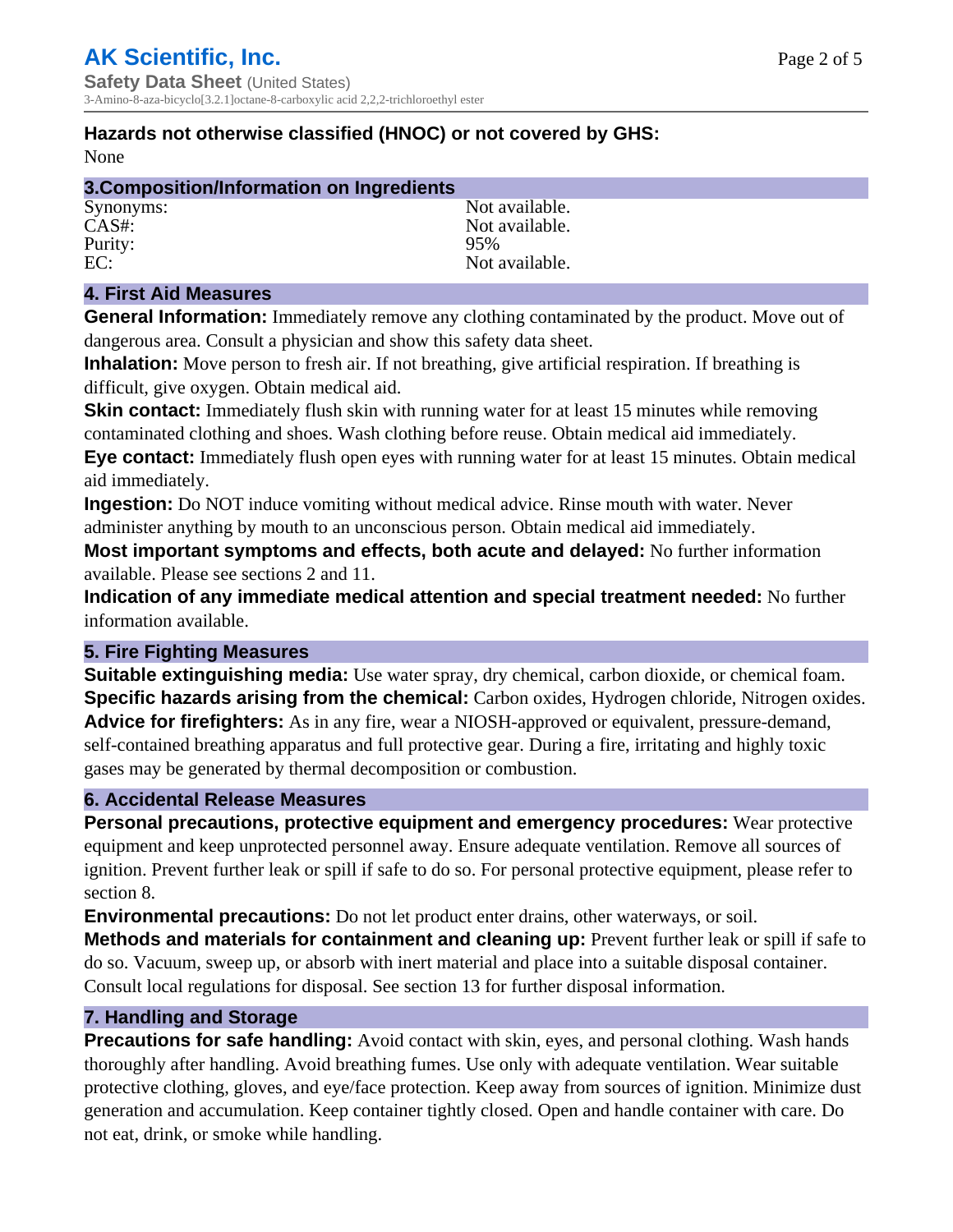## **Conditions for safe storage, including any incompatibilities:** Store in a tightly-closed

container when not in use. Store in a cool, dry, well-ventilated area away from incompatible substances. Keep away from sources of ignition. ,Store long-term at room temperature.

## **8. Exposure Controls/Personal Protection**

#### **Exposure limits:**

| <b>OSHA PEL:</b>  | Not available. |
|-------------------|----------------|
| NIOSH REL:        | Not available. |
| <b>ACGIH TLV:</b> | Not available. |

**Appropriate engineering controls:** Avoid contact with skin, eyes, and clothing. Wash hands before breaks and immediately after handling the product. Facilities storing or utilizing this material should be equipped with an eyewash fountain. Use adequate general and local exhaust ventilation to keep airborne concentrations low.

#### **Personal protection**

| Eyes:        | Based on an evaluation of the eye or face hazards present, wear chemical splash-resistant<br>safety glasses or goggles with side protection. A face shield may be appropriate in some<br>workplaces. Use eyewear tested and approved under appropriate government standards<br>such as OSHA 29 CFR 1910.133 or EU EN166. |
|--------------|--------------------------------------------------------------------------------------------------------------------------------------------------------------------------------------------------------------------------------------------------------------------------------------------------------------------------|
| Hands:       | Wear gloves selected based on an evaluation of the possible hazards to hands and skin,                                                                                                                                                                                                                                   |
|              | the duration of use, the physical conditions of the workplace, and the chemical resistance<br>and physical properties of the glove material.                                                                                                                                                                             |
|              | Skin and body: Protective clothing must be selected based on the hazards present in the workplace, the                                                                                                                                                                                                                   |
|              | physical environment, the duration of exposure, and other factors. No fabric can provide                                                                                                                                                                                                                                 |
|              | protection against all potential hazards; therefore it is important to select the appropriate<br>protective clothing for each specific hazard. At the minimum, wear a laboratory coat and                                                                                                                                |
|              | close-toed footwear.                                                                                                                                                                                                                                                                                                     |
| Respiratory: | Respirators are not a substitute for accepted engineering control measures such as<br>enclosure or confinement of the operation, general and local ventilation, and substitution<br>of less toxic materials. When respiratory personal protective equipment is appropriate                                               |
|              | based on an assessment of respiratory hazards in the workplace, use a NIOSH- or                                                                                                                                                                                                                                          |
|              | CEN-certified respirator.                                                                                                                                                                                                                                                                                                |

| 9. Physical and Chemical Properties |                           |
|-------------------------------------|---------------------------|
| <b>Physical State:</b>              | White to off-white powder |
| Molecular Formula:                  | C10H15Cl3N2O2             |
| Molecular Weight:                   | 301.60                    |
| Odor:                               | Not available.            |
| pH:                                 | Not available.            |
| <b>Boiling Point Range:</b>         | Not available.            |
| Freezing/Melting Point:             | Not available.            |
| Flash Point:                        | Not available.            |
| <b>Evaporation Rate:</b>            | Not available.            |
| Flammability (solid, gas):          | Please see section 2.     |
| <b>Explosive limits:</b>            | Not available.            |
| Vapor Pressure:                     | Not available.            |
| Vapor Density:                      | Not available.            |
| Solubility:                         | Not available.            |
| <b>Relative Density:</b>            | Not available.            |
| Refractive Index:                   | Not available.            |
| Volatility:                         | Not available.            |
| <b>Auto-ignition Temperature:</b>   | Not available.            |
| <b>Decomposition Temperature:</b>   | Not available.            |
| <b>Partition Coefficient:</b>       | Not available.            |
|                                     |                           |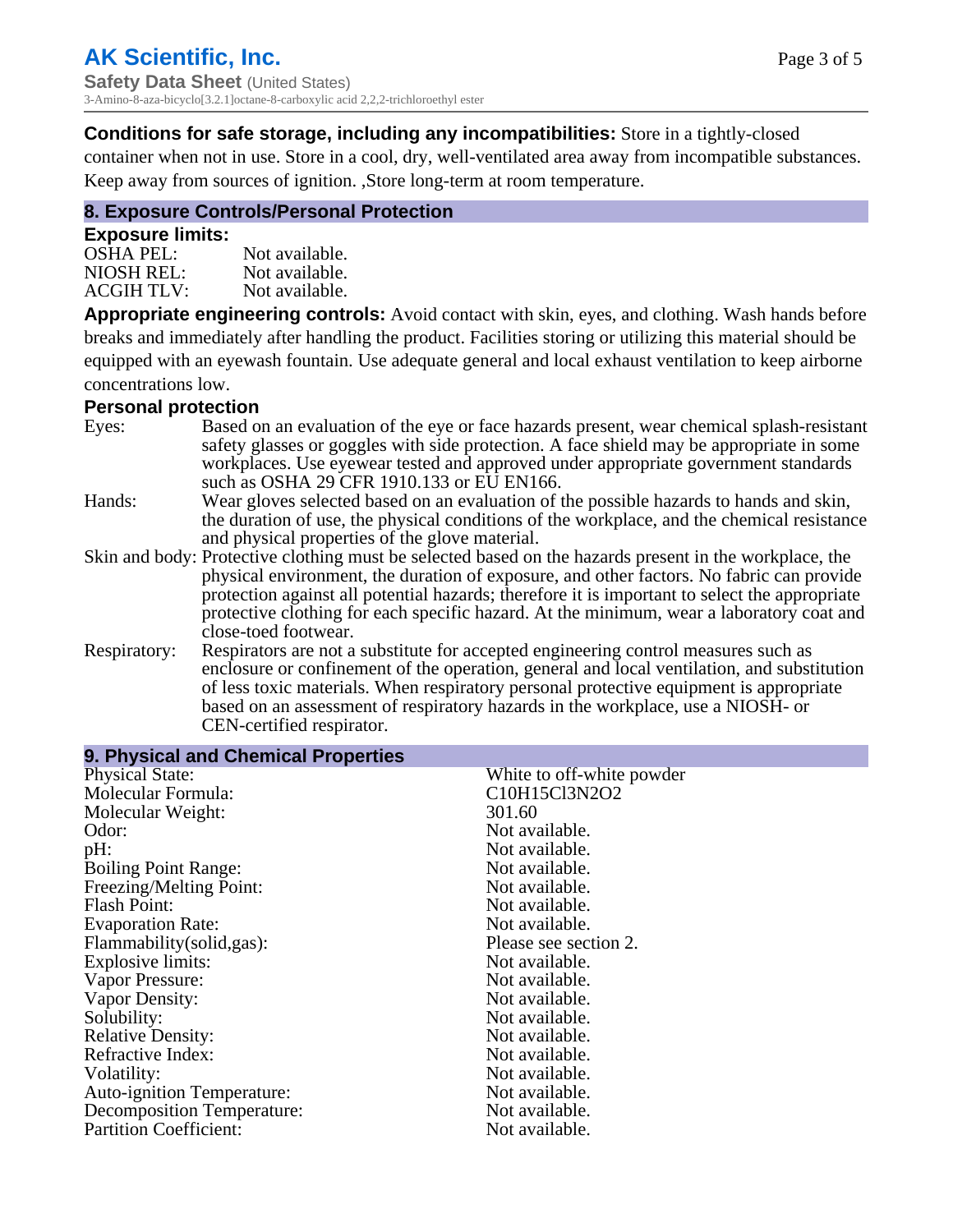# **AK Scientific, Inc.**

**Safety Data Sheet** (United States) 3-Amino-8-aza-bicyclo[3.2.1]octane-8-carboxylic acid 2,2,2-trichloroethyl ester

#### **10. Stability and Reactivity**

| Reactivity:                         | Not available.                                       |
|-------------------------------------|------------------------------------------------------|
| Chemical stability:                 | Stable under recommended temperatures and pressures. |
| Possibility of hazardous reactions: | Not available.                                       |
| Conditions to avoid:                | Dust generation.                                     |
| Incompatible materials:             | Strong oxidizing agents.                             |
| Hazardous decomposition products:   | Carbon oxides, Hydrogen chloride, Nitrogen oxides.   |

#### **11. Toxicological Information**

| RTECS#                                         | Not available.                                      |
|------------------------------------------------|-----------------------------------------------------|
| Acute toxicity:                                | Not available.                                      |
| Routes of exposure:                            | Inhalation, eye contact, skin contact, ingestion.   |
| Symptoms related to the physical, chemical and | Skin contact may result in inflammation             |
| toxicological characteristics:                 | characterized by itching, scaling, reddening,       |
|                                                | blistering, pain or dryness. Eye contact may result |
|                                                | in redness, pain or severe eye damage. Inhalation   |
|                                                | may cause irritation of the lungs and respiratory   |
|                                                | system. Overexposure may result in serious illness  |

or death.

#### **Carcinogenicity**

| IARC: | Not classified.                                                                                       |
|-------|-------------------------------------------------------------------------------------------------------|
| NTP:  | Not listed.                                                                                           |
| OSHA: | Not listed.                                                                                           |
|       | Acute toxic effects: Inflammation of the eye is characterized by redness, watering, and itching. Skin |
|       | inflammation is characterized by itching, scaling, reddening, or, occasionally,                       |
|       | blistering.                                                                                           |

| <b>12. Ecological Information</b> |                |  |
|-----------------------------------|----------------|--|
| Ecotoxicity:                      | Not available. |  |
| Persistence and degradability:    | Not available. |  |
| Bioaccumulative potential:        | Not available. |  |
| Mobility in soil:                 | Not available. |  |
| Other adverse effects:            | Not available. |  |

#### **13. Disposal Considerations**

Disposal of waste: Chemical waste generators must determine whether a discarded chemical is classified as hazardous waste. US EPA guidelines for the classification determination are listed in 40 CFR 261.3. Additionally, waste generators must consult state and local hazardous waste regulations to ensure complete and accurate classification. Observe all federal, state and local regulations when disposing of the substance.

Disposal of packaging: Do not reuse containers. Dispose of as unused product.

| Not hazmat     |
|----------------|
| Not available. |
| Not available. |
| Not available. |
|                |
| Not DG         |
| Not available. |
| Not available. |
| Not available. |
|                |